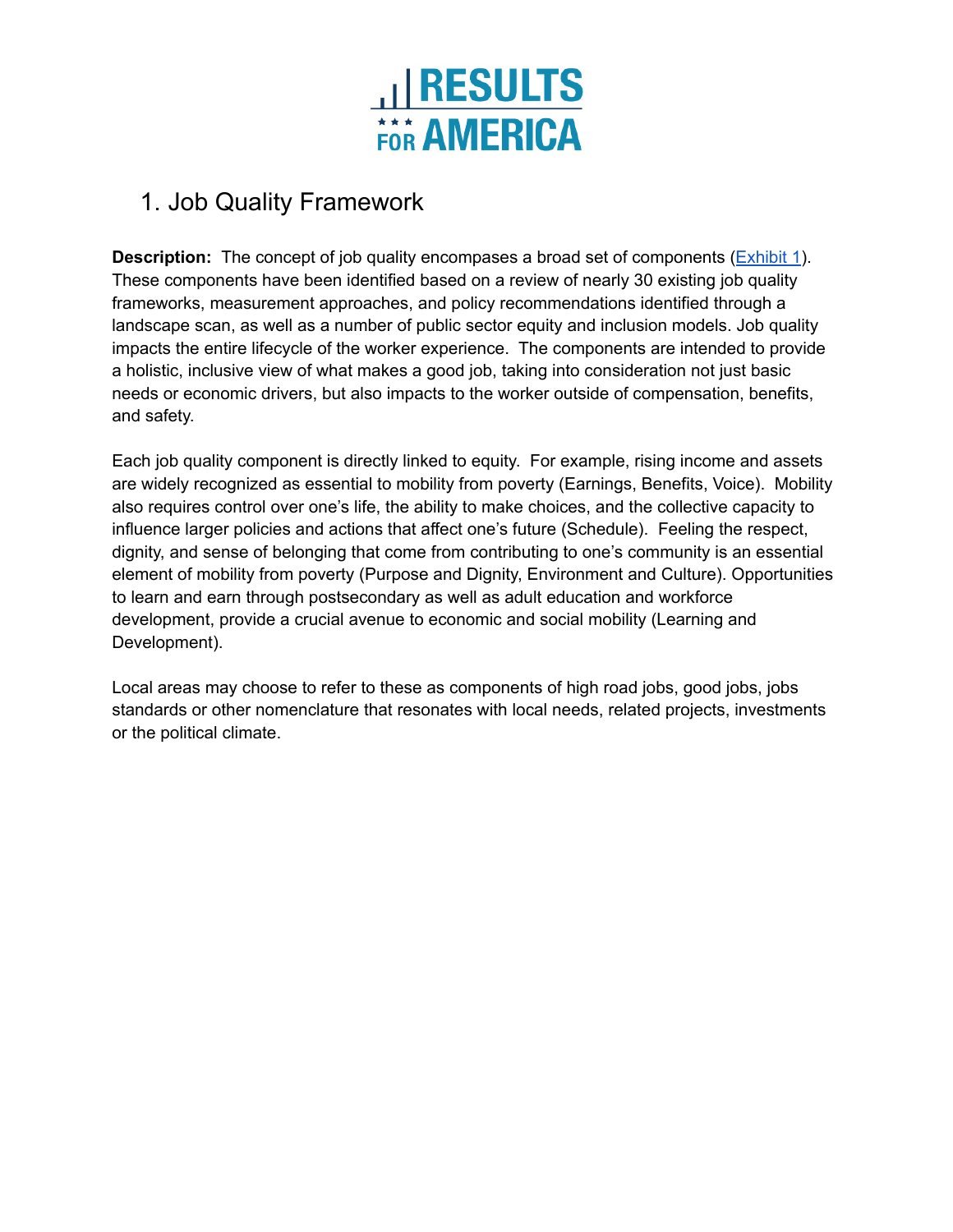<span id="page-1-0"></span>

## **Exhibit 1: Job Quality Components**

**Description:** Each of the components includes several elements (**[Exhibit](#page-2-0) 2**). The elements further define job quality and give the user concrete examples of each component. Workforce and economic development agencies may choose to rename elements as they finalize their own job quality strategies to ensure the language is responsive to local perspectives and aligned with other projects, strategies or investments that may be happening in their community.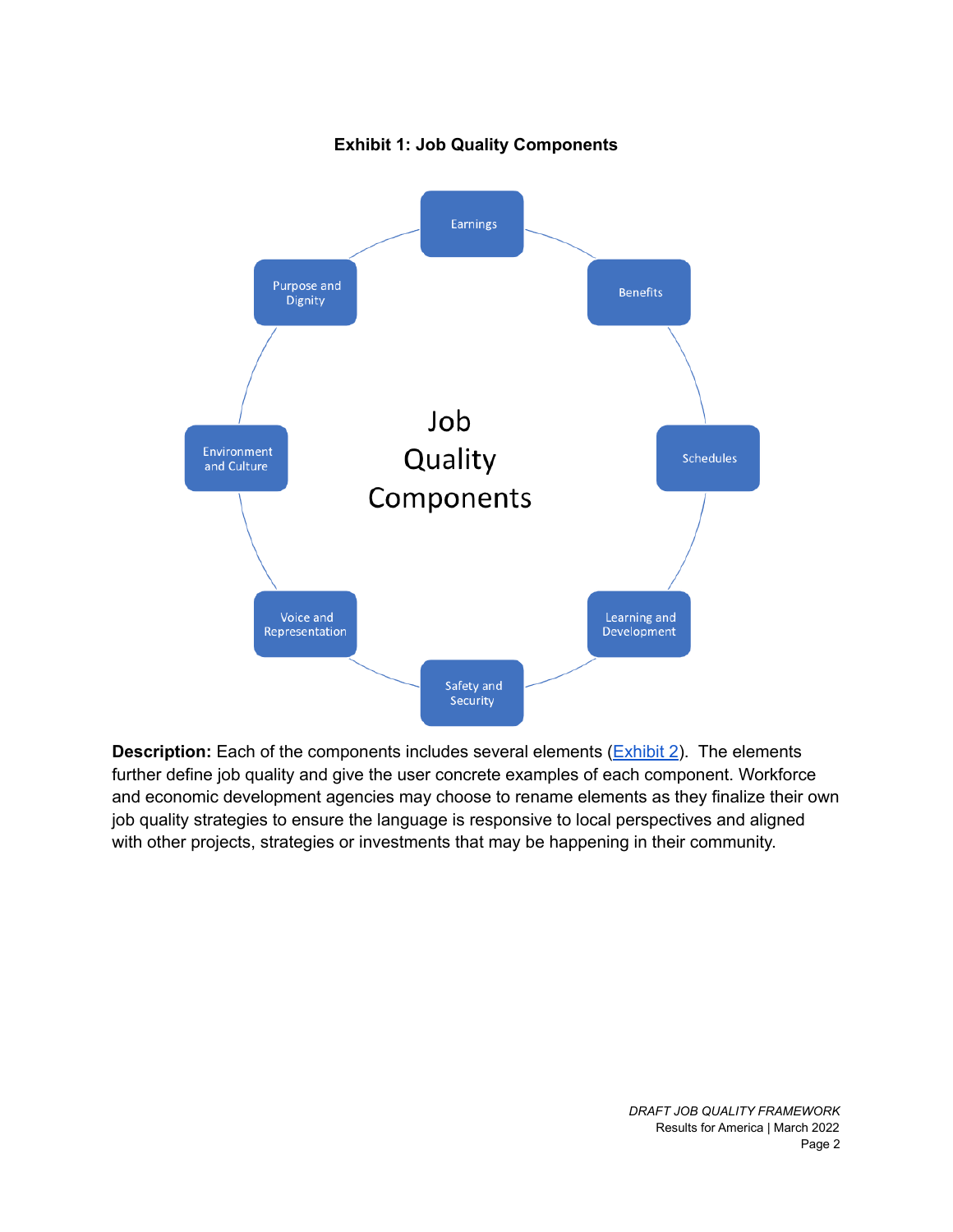## **Exhibit 2: Job Quality Elements and their Descriptions**

<span id="page-2-0"></span>

| Component                                                  | <b>Elements</b>                                 | Description                                                                                                                                                                                                                                                                                                                                                                        |
|------------------------------------------------------------|-------------------------------------------------|------------------------------------------------------------------------------------------------------------------------------------------------------------------------------------------------------------------------------------------------------------------------------------------------------------------------------------------------------------------------------------|
| <b>Earnings</b>                                            | <b>Base Pay</b>                                 | Includes all forms of employee payment for work performed                                                                                                                                                                                                                                                                                                                          |
|                                                            | <b>Bonus</b>                                    |                                                                                                                                                                                                                                                                                                                                                                                    |
|                                                            | <b>Profit Sharing</b>                           |                                                                                                                                                                                                                                                                                                                                                                                    |
| <b>Benefits</b>                                            | <b>Health and</b><br>Wellbeing                  | Includes health insurance, health incentives, paid leave for specific needs<br>(sick days, family leave, parental leave, medical leave or short-term<br>disability leave) and paid time off for flexible use (e.g. vacation days), as<br>well as availability and frequency of financial, legal or other counseling<br>services                                                    |
|                                                            | <b>Education</b>                                | Includes availability of educational subsidies, scholarships, or stipends, as<br>well as compensation for educational achievement, and English language<br>learning support                                                                                                                                                                                                        |
|                                                            | <b>Wealth Building</b>                          | Includes retirement savings plans with or without match (401K, 403B, etc.),<br>as well as homeownership assistance programs                                                                                                                                                                                                                                                        |
|                                                            | <b>Supportive Services</b>                      | Includes family care (children, elders, individuals with disabilities) facilities,<br>navigation, and financial support;. transportation assistance, navigation or<br>provision, and flexible cash assistance, loans or grants to employees                                                                                                                                        |
|                                                            | <b>Safety Net</b>                               | Includes unemployment insurance and assistance in accessing federal<br>and/or state system benefits                                                                                                                                                                                                                                                                                |
| <b>Schedules</b>                                           | <b>Flexible</b>                                 | Individual has input or control over when and where work is performed                                                                                                                                                                                                                                                                                                              |
|                                                            | <b>Stable</b>                                   | Individual has advance notice of schedule, adequate hours and predictable<br>schedules that enable workers to meet their family caregiving and other<br>commitments                                                                                                                                                                                                                |
|                                                            | Fair                                            | Includes fair on-call practices, such that if workers are on-call, they are<br>compensated if not called in; and reporting time pay, compensating<br>workers for their shift or some portion of their shift if they are sent home<br>early                                                                                                                                         |
| <b>Learning and</b><br><b>Career</b><br><b>Development</b> | <b>Career Path Support</b>                      | Includes formal or informal mentoring, coaching or visioning support                                                                                                                                                                                                                                                                                                               |
|                                                            | <b>Training and Skill</b><br><b>Development</b> | Includes entry-level training, cross-training, supervisory training, and<br>specialized technical or soft skills training delivered through a variety of<br>mediums including but not limited to on the job learning, simulation or<br>other experiential learning, classroom instruction and milestone testing.<br>Training may be delivered by the employer or an external party |
|                                                            | <b>Recognition and</b>                          | Includes internal and external recognition (formalized programs and                                                                                                                                                                                                                                                                                                                |